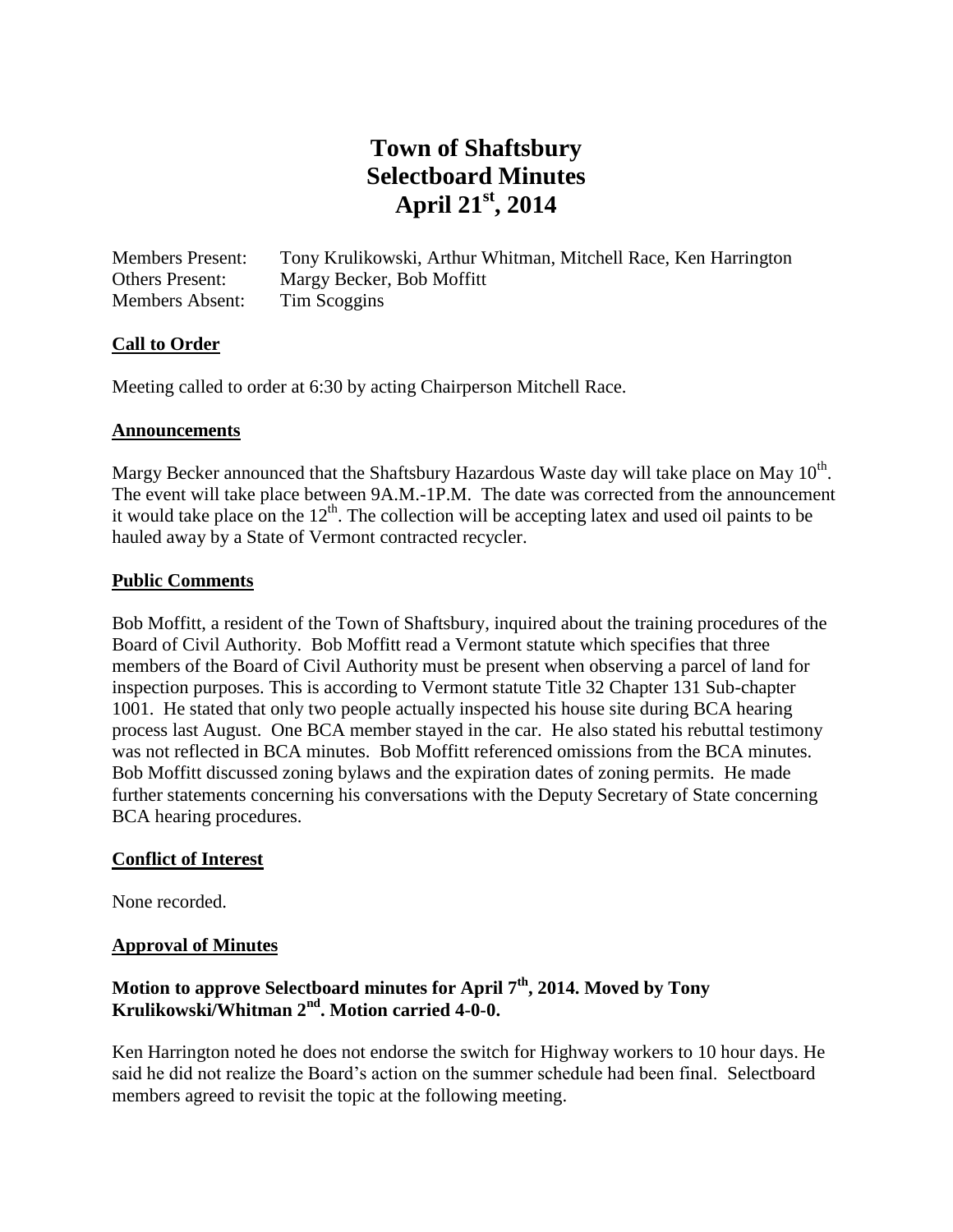Margy Becker corrected the date on page 2 to read March  $17<sup>th</sup>$ . Correction of the spelling of Abigail Beck is needed. A correction to page 5 shows the last name to be Carsen and that it should be corrected to Carson. Section #14 of the minutes showed Tony Krulikowski abstained from the decision. It was noted he did not abstain, and instead was informed of the exchange and agreed.

# **Motion to approve Town of Shaftsbury Minutes for April 10th, 2014. Moved by Tony Krulikowski/Harrington 2nd. Motion carried 4-0-0.**

# **Approval of Warrants**

**Motion to approve Retirement Warrant PR21R in the amount of \$129.87. Moved by Ken Harrington/Krulikowski 2 nd. Motion carried 4-0-0.**

**Motion to approve Payroll Warrant #21 in the amount of \$17,241.03. Moved by Ken Harrington/Whitman 2nd. Motion carried 4-0-0.**

# **Motion to approve Check Warrant #29 in the amount of \$30,158.68. Moved by Ken Harrington/Whitman 2nd .**

Ken Harrington inquired regarding the size of stone purchased from Barney's pit. Some of Barney's material is more expensive than Dailey's. He noted the road crew must be watching the specs for different factors. **Motion carried 4-0-0.**

**Items over \$1,000:** William Barney \$1,704 (stone/gravel), Dailey's (\$2,888) stone/gravel, Hudson River Tractor \$3,607 (tractor re-build), KAS, Inc. \$1,608 (sidewalk design services), John Ray & Son (diesel), Everett J. Prescott Inc. \$4,797 (water meter heads).

# **Emergency Management Update and Planning**

Jerry Mattison joined the Selectboard to detail the Emergency Operations Plan for the town. It was noted a base emergency plan for the town was mandated by the State of Vermont and needs to be adopted by the Selectboard before May 1<sup>st</sup>, 2014 to be officially recognized.

The Selectboard discussed with Jerry Mattison the Incident Command System or ICS training procedure. Board members are required to obtain 100/700 level training at minimum. He urged Board members to participate in on-line training for same and to print out their certificates of completion. Jerry Mattison keeps a record of all training certificates.

The status of generator installation at Shaftsbury Elementary School was discussed, and it was noted that money and resources are still being raised for the project. Jerry Mattison distributed a proposed Memorandum of Understanding with the School District. Selectboard members agreed to add this item to the next agenda. Further discussions focused on wiring and power supply issues.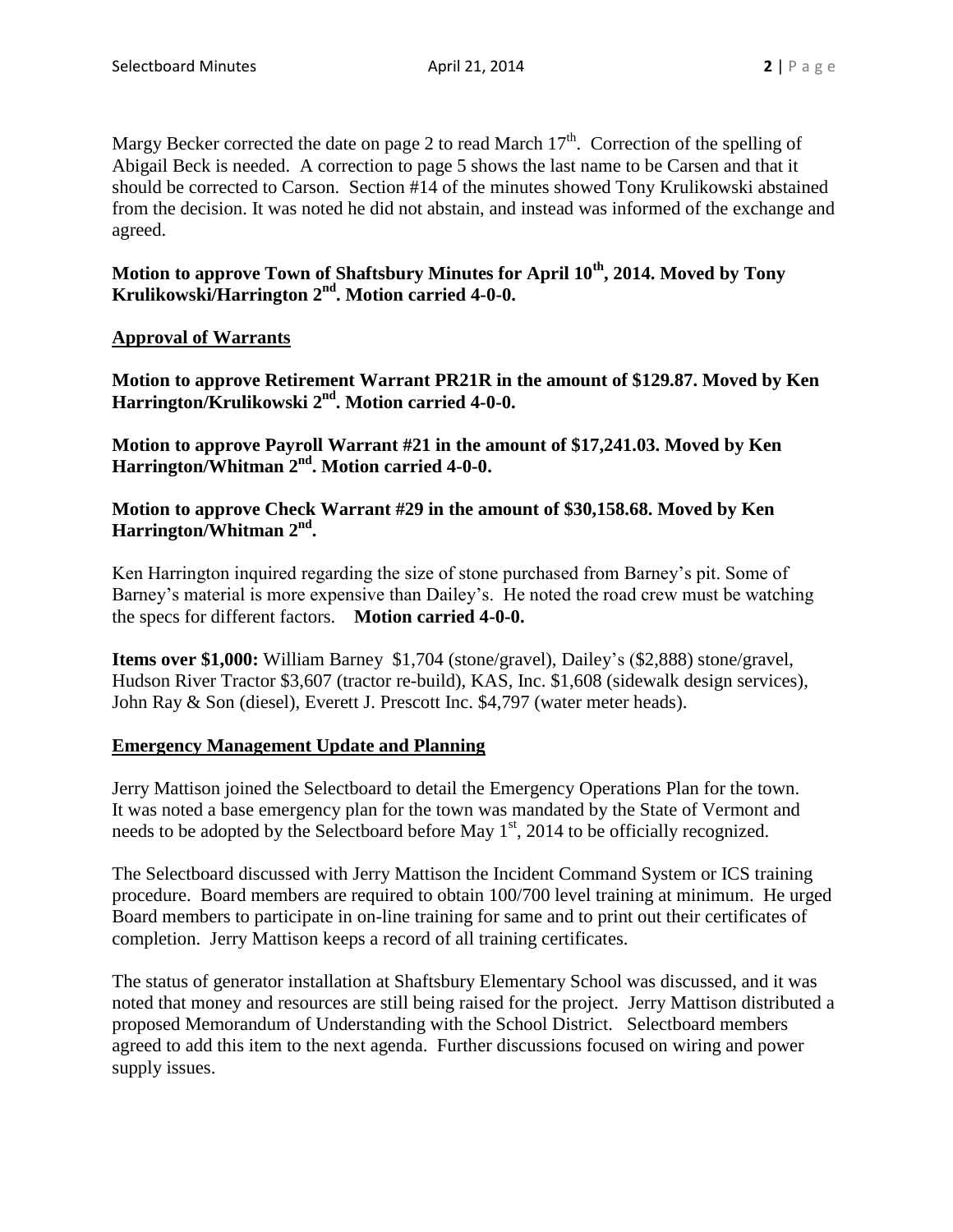#### **VTrans Bridge Inspection Report**

The Selectboard discussed the VTrans Bridge Inspection reports which are filed every 2 years. The reports itemize the condition of bridges over 20 feet in length in Shaftsbury and offer suggestions for maintenance and improvements.

It was noted that there was positive feedback in the report regarding work performed by the Highway Crew. The report detailed the Shaftsbury Hollow Bridge #9, White Creek Bridges #16 and #19, and Cold Spring Road Bridge #25.

## **Motion to accept VTrans Bridge Inspection Report for the Town of Shaftsbury. Moved by Ken Harrington/Krulikowski 2 nd. Motion carried 4-0-0.**

#### **Policies and Procedures – Public Assistance**

The Selectboard discussed the policies and procedures regarding the public assistance funds for the Town of Shaftsbury.

#### **HHW Days Contract – Tradebe Environmental Services**

Margy Becker described the contract had been reviewed by Town Counsel Rob Woolmington and that his suggested changes had been accepted by the Counsel for Tradebe Environmental Services. Margy Becker asked for a motion to approve the contract.

# **Motion to approve HHW Days contract with Tradebe Environmental Services. Moved by Arthur Whitman/Krulikowski 2 nd. Motion carried 4-0-0.**

Margy Becker announced that donations to offset the cost of the HHW Day will be encouraged.

#### **Town Administrator Report**

Margy Becker noted that repairs to the electronics on the new John Deere grader had been completed and the grader is back in service.

Margy Becker announced the Environmental Issues Committee is researching the feasibility of a solar panel installation within the Town. The landfill cap is one possible site location.

Margy Becker noted that fuel bids will be prepared. She noted bids for the White Creek Road paving project and truck replacement are also being prepared. Employee performance evaluations will be scheduled for early June.

#### **Other Business**

Art Whitman expressed concerns regarding the timing of the Town Plan re-adoption process and the possibility of going without a Town Plan. The current Plan expires on May  $5<sup>th</sup>$ , 2014.